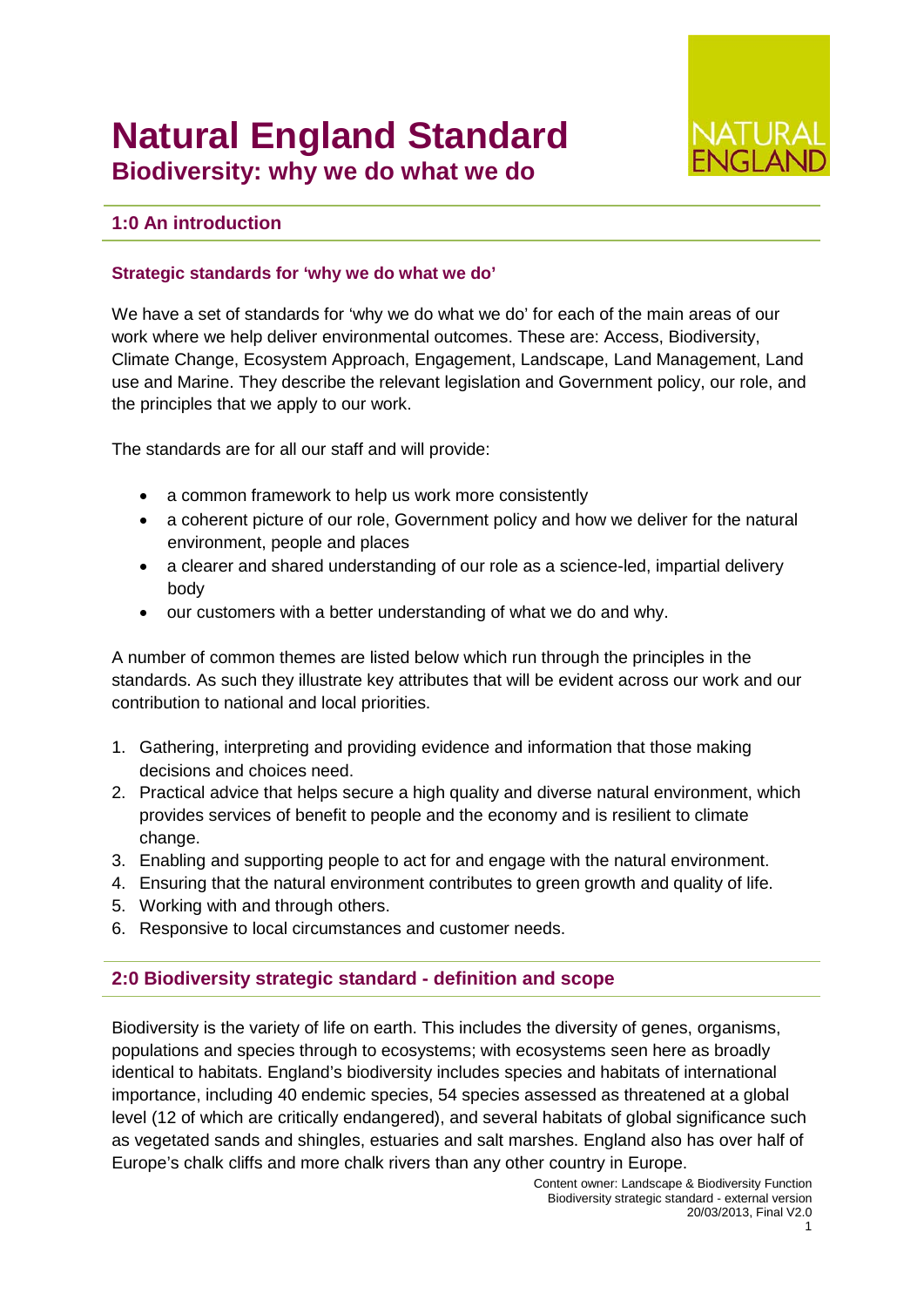This standard relates to all biodiversity in England, although the special characteristics of the marine environment mean some of our approach is different at sea. English conservation practice has typically been focussed at site level upon specific populations and habitats; or upon the range and abundance of certain species and the extent and condition of habitats. We now also recognise that we also need to address conservation issues at a large scale. through the identification and management of ecological networks (ecologically linked groups of sites) with the conservation of habitats and species addressed in a coordinated way. People's direct engagement with nature and the role of biodiversity in the provision of ecosystem services such as flood regulation and carbon storage, has become an integral consideration of conservation policy, in addition to the conservation of biodiversity for its intrinsic value.

# **3:0 Government policy and statutory context**

A wide range of national and international legislation relates to the management and conservation of biodiversity. Key pieces of domestic legislation are (refer also to the Marine Strategic Standard for relevant marine legislation):

- **National Parks and Access to the Countryside Act 1949**, which provided for the management of certain land in the national interest as nature reserves, the notification of land as being of Special Scientific Interest (SSSI), and a government conservation service.
- **Wildlife and Countryside Act 1981**, which provided for the protection of SSSIs, the declaration of certain land being managed as nature reserves as National Nature Reserves (NNRs), and consolidated and extended provisions for species protection (including implementing the species protection requirements of the Birds Directive).
- **Conservation of Habitats and Species Regulations 2010 (as amended)**, which transpose into English law the site, habitat and species protection requirements of the EU Habitats & Species Directive 1992 and some elements of the EU Birds Directive.
- **Countryside and Rights of Way Act 2000**, enhanced the powers available to Natural England to conserve and enhance SSSI and provided duties on public bodies with respect to SSSI, including a general duty to take reasonable steps consistent with the proper exercise of their functions to further the conservation and enhancement of the features on SSSIs.
- **Natural Environment and Rural Communities Act 2006,** which gave a duty to all public bodies to have regard to the purpose of conserving biodiversity and which requires the Secretary of State to identify the habitats and species of principal importance for the conservation of biodiversity in England and to take (or promote) steps to further the conservation of these habitats and species (these are also called 'priority' habitats and species).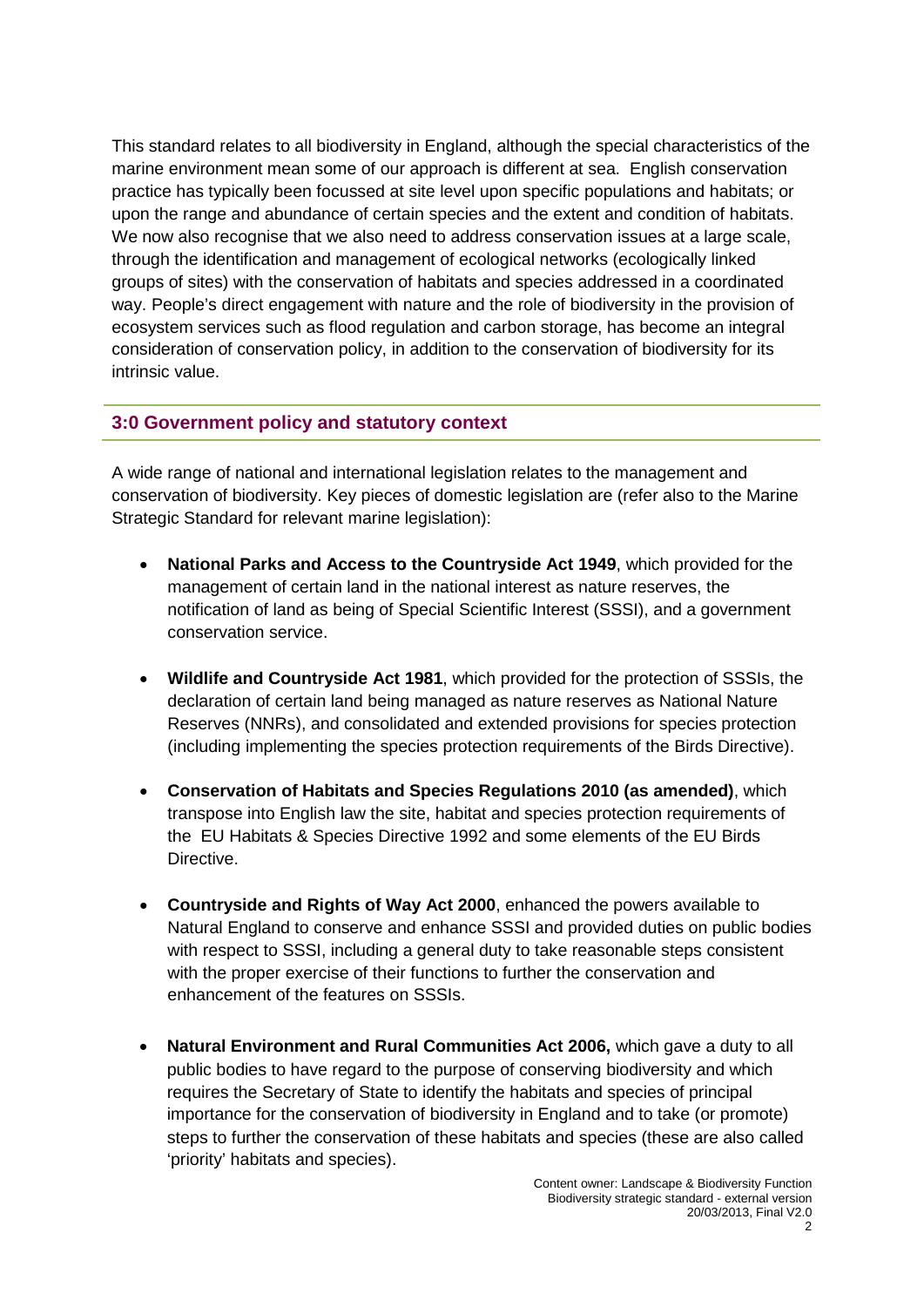Among international laws, the **EU Birds Directive 1979** and **EU Habitats & Species Directive 1992** contain a range of legally binding obligations for certain habitats and species and their associated protected areas (i.e. Natura 2000 sites). The **UN Convention on Biological Diversity (CBD) 1992** significantly shapes EU and UK government policy, most recently through the new strategic plan and 20 Aichi targets agreed in 2010, which set goals for signatories of the CBD to achieve by 2020. The Aichi targets have strongly influenced the objectives set in the England Biodiversity Strategy, *Biodiversity 2020*, published in 2011. Additional significant international agreements include the Bern, Bonn and Ramsar Conventions and CITES.

The 2011 Natural Environment White Paper, *[The Natural Choice: securing the value of](http://www.defra.gov.uk/environment/natural/whitepaper)  [nature,](http://www.defra.gov.uk/environment/natural/whitepaper)* represents a shift in policy to sustainable management of the natural environment, including using an 'ecosystems approach'. *[Biodiversity 2020: A strategy for England's](http://www.defra.gov.uk/publications/2011/08/19/pb13583-biodiversity-strategy-2020)  [wildlife and ecosystem services,](http://www.defra.gov.uk/publications/2011/08/19/pb13583-biodiversity-strategy-2020)* provides a more specific overarching government policy framework for biodiversity and has as its mission: "to halt overall biodiversity loss, support healthy well-functioning ecosystems and establish coherent ecological networks, with more and better places for nature for the benefit of wildlife and people."

Key outcomes of *Biodiversity 2020* are:

- 90% of priority habitats in favourable or recovering condition
- 50% of SSSIs in favourable condition
- 200,000 ha net increase in the extent of priority habitats
- 17% of land and inland water of importance for biodiversity and ecosystem services conserved
- 15% of degraded ecosystems restored as a contribution to climate change mitigation and adaptation
- fish stocks managed and harvested sustainably, and
- an overall improvement in the status of wildlife, with no further human-induced extinctions of threatened species.

# **4:0 Natural England's role**

Natural England performs an independent, technical function with duties to advise government and others, including local communities, about biodiversity. Critical to this is our ability to translate a wide range of scientific and technical information into practical advice others can use.

We are nominated as government's lead body for the implementation of *Biodiversity 2020* and on behalf of government we also administer the agri-environment schemes under the Rural Development Programme for England. These schemes underpin significant aspects of biodiversity management inside and outside of protected areas.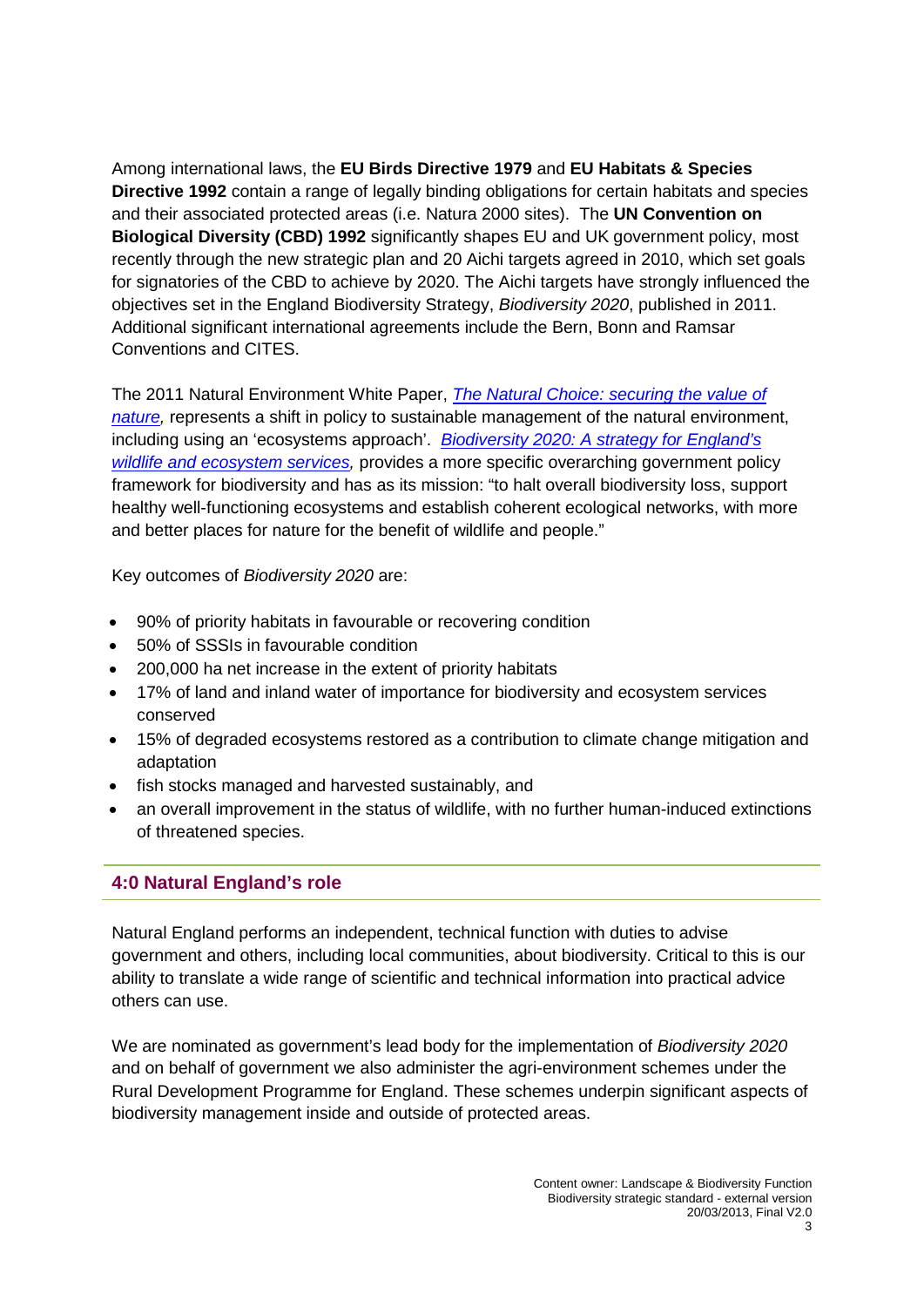We are responsible for the designation and protection of SSSIs and NNRs of biological importance (we also designate sites for geodiversity features), which are a cornerstone of government biodiversity policy, and we license activities that may impact upon protected species. We are also responsible for some implementation aspects of the EU Habitats & Species and Birds Directives, including the notification and conservation of Special Areas of Conservation (SACs) and Special Protection Areas (SPAs). Through the Joint Nature Conservation Committee (JNCC) and various UK and European fora we also contribute to the delivery of government's international biodiversity commitments.

Our role requires us to have expertise in almost all aspects of biodiversity conservation. This includes significant operational expertise in land and water management to deliver favourable biodiversity outcomes, including through our protected area programmes, running agri-environment schemes and direct action on our NNRs. Our extensive network of contacts with land owners and managers, as well as our close working with local authorities, local communities and NGOs means we are well placed to support conservation action by others, including through providing effective advice. We hold extensive evidence relating to biodiversity and the success of different conservation interventions. Through close working with learned societies and other organisations, we have access to among the most complete biodiversity data found anywhere in the world.

# **5:0 The principles we apply to our work**

#### **BD1 Conserving and enhancing the range and abundance of England's biodiversity**

We aim to help ensure that future generations can benefit from a natural environment richer in biodiversity. We will pay special attention to habitats and species which are threatened and/or of international importance; a particularly high priority will be given to those species most at risk of extinction. We will seek to achieve favourable conservation status for our habitats and species, whilst recognising some change to England's biodiversity is inevitable. Climate change is already causing changes in species distributions, communities and habitats and we will, where possible, take account of these changes in our conservation activities and plans.

#### **BD2 Developing resilient and coherent ecological networks**

We will support others in establishing resilient and coherent ecological networks. We will establish and manage protected areas (SSSIs, NNRs, SACs, SPAs and MCZs) not as isolated sites, but as core components of networks. We will also seek to achieve favourable condition of these sites, setting conservation objectives that, where appropriate, increase the structural diversity of habitats to provide suitable niches for a wider range of species and so enhance resilience to climate change. Similarly, through targeting of agri-environment schemes and other resources, and our advice to others, we will promote the restoration to favourable condition of habitats outside protected areas, to reinforce the network. Creating new habitat will also be targeted so that it enhances ecological networks, including by providing buffer zones and corridors. Through our advice to others and the decisions we take, we will seek to ensure the detailed management of habitats accommodates the ecological requirements (niches) of all England's species.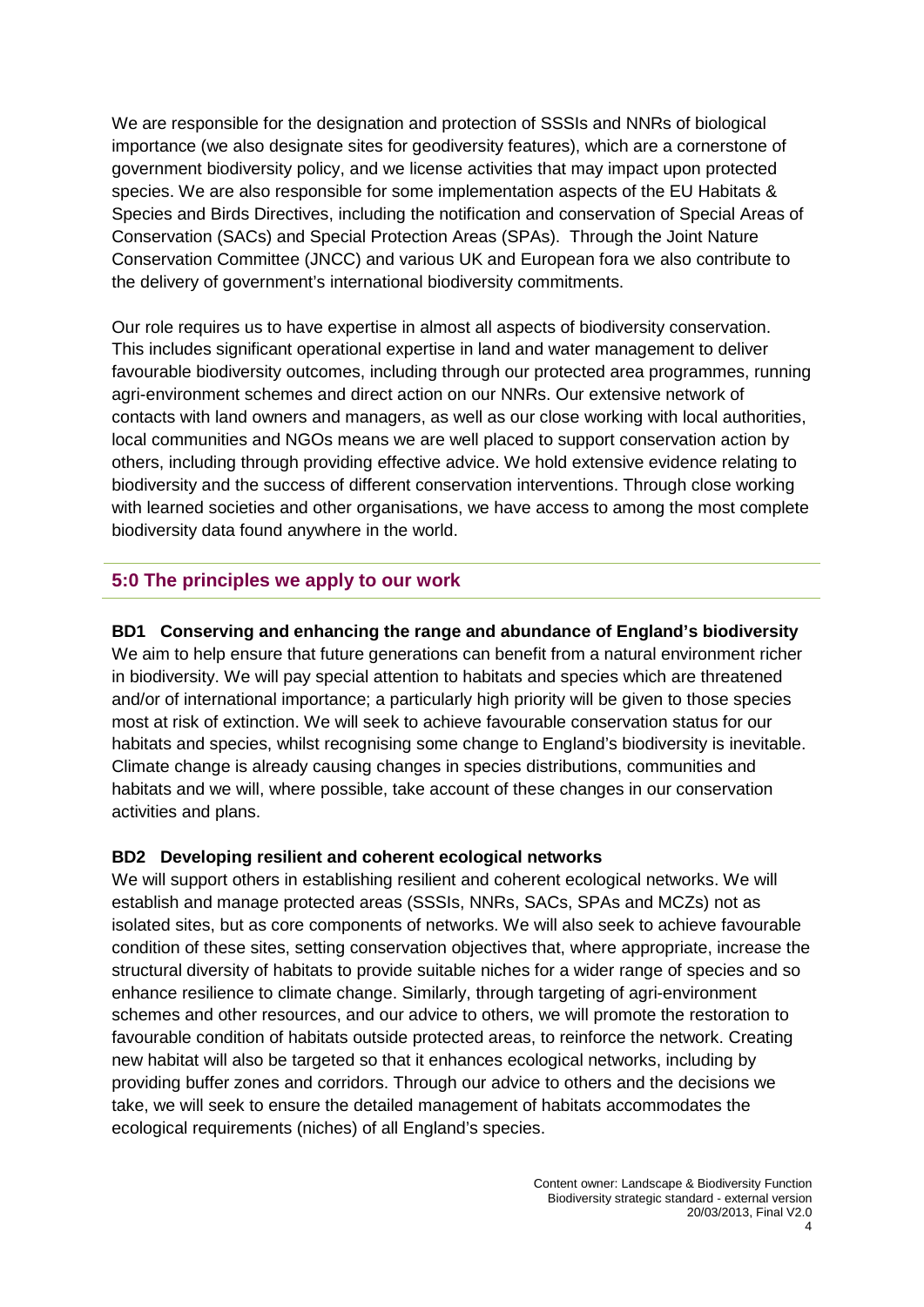# **BD3 Achieving the recovery of species native to England whose conservation is not delivered through habitat conservation**

It will not always be possible to prevent or reverse the declines of species by ecological network establishment and habitat management alone, for instance, where inbreeding contributes to extinction risk. A requirement for bespoke action for some species will remain, including for species which are mainly or exclusively found in the matrix between higher quality habitats (such as some farmland birds). Often conserving species in need of bespoke action will involve researching the causes of decline and testing solutions. Critical to our success will be the translation of these findings into practical action others can adopt. We will also support species re-introductions to secure species survival or to restore ecosystem function, provided internationally recognised criteria are met.

# **BD4 Reducing negative impacts on biodiversity**

We will work in partnership with government and relevant economic and social sectors to reduce the negative impacts on biodiversity that can arise from a range of activities and processes, including climate change, agriculture, pollution, development and fisheries. In some cases, many of the remedies required are already available and the challenge is to scale up their implementation, for example to reduce the impacts of coastal squeeze. Other impacts, such as emerging pests and diseases, are recognised but we still need to identify solutions. Wherever possible we will seek solutions which enhance biodiversity and deliver wider benefits to society. We will help others to understand the benefits of a healthy natural environment and encourage them to adopt remedies to reduce negative impacts on biodiversity.

# **BD5 Putting people at the heart of biodiversity**

For England's biodiversity to be enhanced we rely upon increased understanding, support and action across all sectors of society. Without public support, conservation efforts will not be sustained in the long term, and we will lose much of what has been achieved. We aim to improve support for biodiversity conservation and to increase the already large numbers of people who take practical action, including as conservation volunteers. We will do this by communicating the many positive benefits people derive from biodiversity and, through our own action and supporting others, improving the opportunities that everyone has to experience local environments rich in biodiversity.

# **BD6 Protecting and enhancing the provision of ecosystem services through conserving biodiversity**

For all of society, the living components of ecosystems provide a wide range of benefits from 'ecosystem services'. Biodiversity is important for delivering some services directly, such as crop pollination or recreation opportunities. For many other services, like flood regulation and carbon storage, biodiversity has an underpinning role with species and habitats interacting to affect the structure of the ecosystem and/or its processes. In our decisions and advice about biodiversity conservation and management we will seek opportunities to enhance ecosystem services and the wider benefits biodiversity delivers.

# **BD7 Improving and making more accessible the evidence base**

For conservation to be effective we need to gather information about the changing distribution and condition of our habitats and species, their ecological requirements, and the